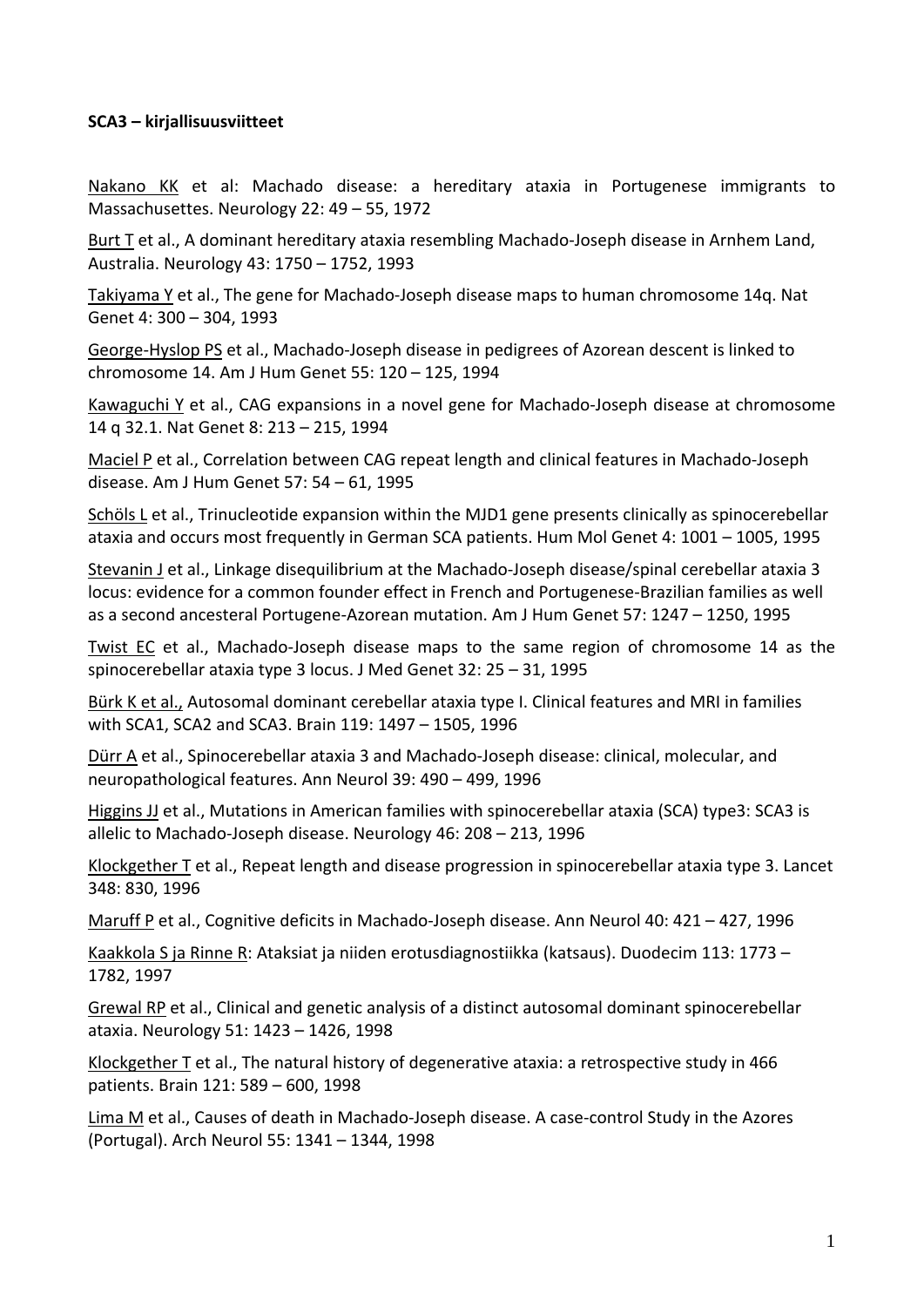Moseley ML et al., Incidence of dominant spinocerebellar and Friedreich triplet repeats among 361 ataxia families. Neurology 51: 1666 – 1671, 1998

Murata Y et al., Characteristic magnetic resonance imaging findings in Machado‐Joseph disease. Arch Neurol 55: 33 – 37, 1998

Onodera O et al., Progressive atrophy of cerebellum and brainstem as a function of age and the size of the expanded CAG repeats in the MJD1 gene in Machado‐Joseph disease. Ann Neurol 43: 288 – 296, 1998

Schmidt T et al., An isoform of ataxin‐3‐accumulates in the nucleus of neuronal cells in affected brain regions of SCA3 patients. Brain Pathol 8: 669 – 679, 1998

Schöls L et al., Sleep disturbance in spinocerebellar ataxias. Is the SCA3 mutation a cause of restless legs syndrome? Neurology 51: 1603 – 1607, 1998

Warrick JM et al., Suppression of a polyglutamine‐mediated neurodegeneration in Dorsophilia by the molecular chaperone HSP70. Nature Genetics 23: 425 – 428, 1999

Schöls L et al., Genetic background of apparently idiopathic sporadic cerebellar ataxia. Hum Genet 107: 132 – 137, 2000

Storey E et al., Frequency of spinocerebellar ataxia types 1, 2, 3, 6, and 7 in Australian patients with spinocerebellar ataxia. Am J Med Genet 95: 351‐357, 2000

Tang B et al.: Frequency of SCA1, SCA2, SCA3/MJD, SCA6, SCA7, and DRPLA CAG trinucleotide repeat expansions in patients with hereditary spinocerebellar ataxia from Chinese kindreds. Arch Neurol 57: 540 – 544, 2000

Gwinn‐Hardy K et al., Spinocerebellar ataxia type 3 phenotypically resembling Parkinson disease in a black family. Arch Neurol 58: 296 – 299, 2001

Jardin LB et al., Neurologic findings in Machado‐Joseph disease. Relation with disease duration, subtypes, and  $(CAG)_n$ . Arch Neurol 58: 899 – 904, 2001

Maciel P et al., Improvement in the molecular diagnosis of Machado-Joseph disease. Arch Neurol 58: 1821 – 1827, 2001

Bryer A et al., The hereditary adult‐onset ataxias in South Africa. J Neurol Sci 216: 47‐54, 2003

Bürk K et al., Cognitive deficits in spinocerebellar ataxia type 1, 2, and 3. J Neurol 250: 207 – 211, 2003

Yoshizawa T et al., Magnetic resonance imaging demonstrates differential atrophy of pontine base and tegmentum in Machado‐Joseph disease. J Neurol Sci 215: 45 – 50, 2003

Brusco A et al., Molecular genetics of hereditary spinocerebellar ataxia. Mutation analysis of spinocerebellar ataxia genes and CAG/CTG repeat expansion detection in 225 Italian families. Arch Neurol 61: 727 – 733, 2004

Gu W et al., The shortest expanded allele of the MJD1 gene in the Chinese MJD kindred with autonomic dysfunction. Eyr Neurol 52: 107 – 111, 2004

Kawai Y et al., Cognitive impairments in Machado‐Joseph disease. Arch Neurol 61: 1757‐1760, 2004

Lu CS et al., The parkinsonian phenotype of spinocerebellar ataxia type 3 in a Taiwanese family. Parkinsonism Relat Disord 10: 369 – 373, 2004